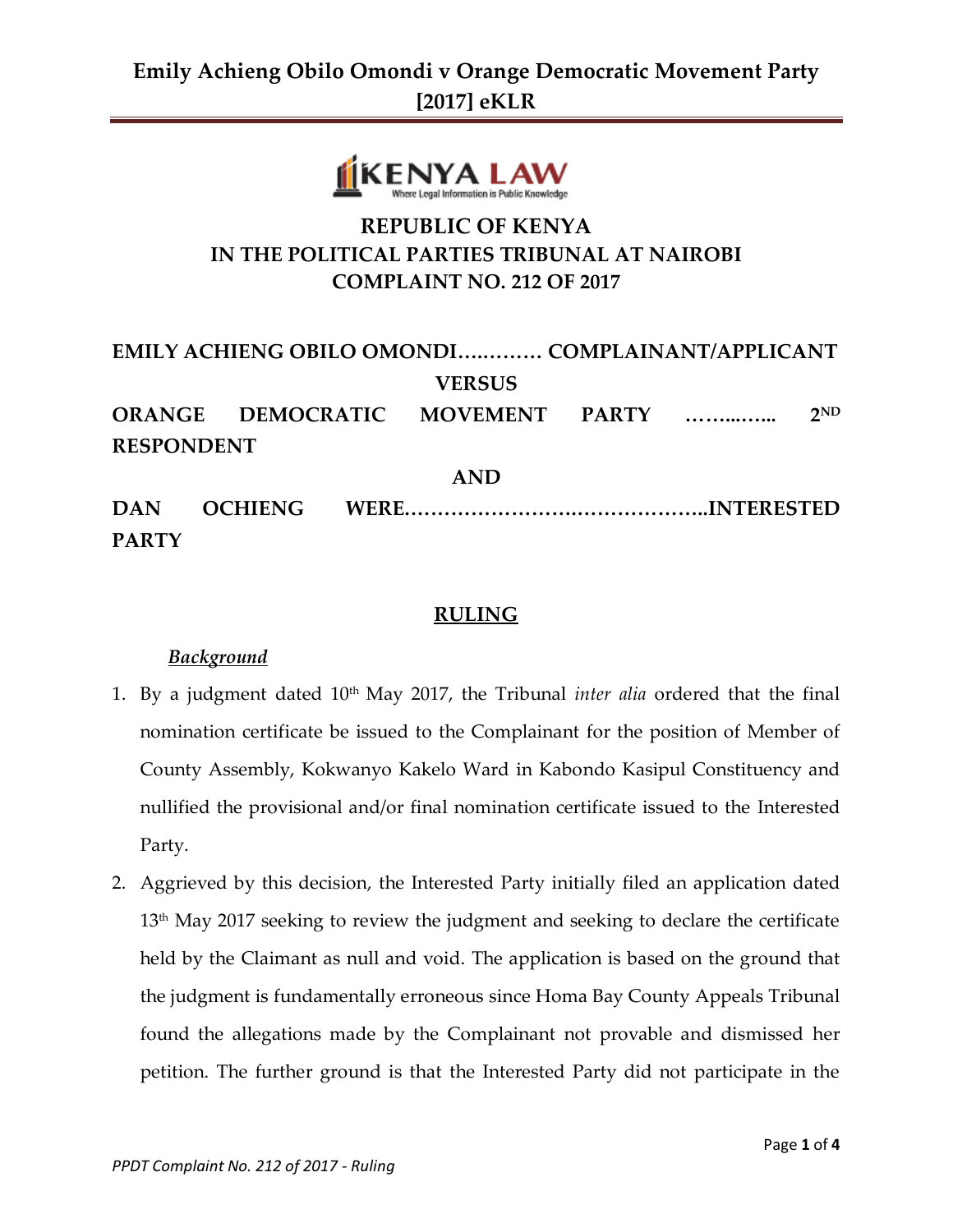## **Emily Achieng Obilo Omondi v Orange Democratic Movement Party [2017] eKLR**

proceedings of the Tribunal. The application is supported by the affidavit of the Interested Party. This application was stood over generally, on 13<sup>th</sup> May 2017 to allow the applicant time to file a Further Affidavit attaching all relevant documents.

- 3. By an application dated  $15<sup>th</sup>$  May 2017, the Interested Party filed another application seeking the Tribunal to review its judgment delivered on  $10<sup>th</sup>$  May 2017 and to compel the 2nd respondent to issue a nomination certificate to the Complainant. This application is supported by the affidavits of Apollo Mboya, the Chairman of the Respondent's Special County Assembly Tribunal and Anthony Moturi, the Legal and Parliamentary Liaison Officer. Among the grounds raised is that the Special County Appeals Tribunal which rendered its decision in favour of the Claimant has equal jurisdiction as the Homa Bay Appeals Board which had rendered its decision earlier on 24<sup>th</sup> April, 2017. Further, the Homa Bay County had a County Appeals Board which heard and determined this matter and any appeals therefrom should have been directed to the National Appeals Tribunal of the Respondent and not the Special County Appeals Board.
- 4. In his submissions, the Interested Party relies on Rule 19 of the 2<sup>nd</sup> Respondent's Election and Nomination Rules which establishes two tribunals, the County Appeals Tribunal and the National Appeals Tribunal. The Chairperson of the County Appeals Tribunal avers that he sat with his panel to hear and determine the Claimant's appeal without notice that the matter had been heard and determined by the Homa County Appeals Tribunal. The Interested party filed skeleton submissions which we have considered.
- 5. The Complainant filed her Replying Affidavit in opposition to the application. She avers that the Interested Party had called her and even met with her during the pendency of the proceedings of the Special County Appeals Tribunal. She reiterates that her complaint was heard by a competent organ of the ODM party and is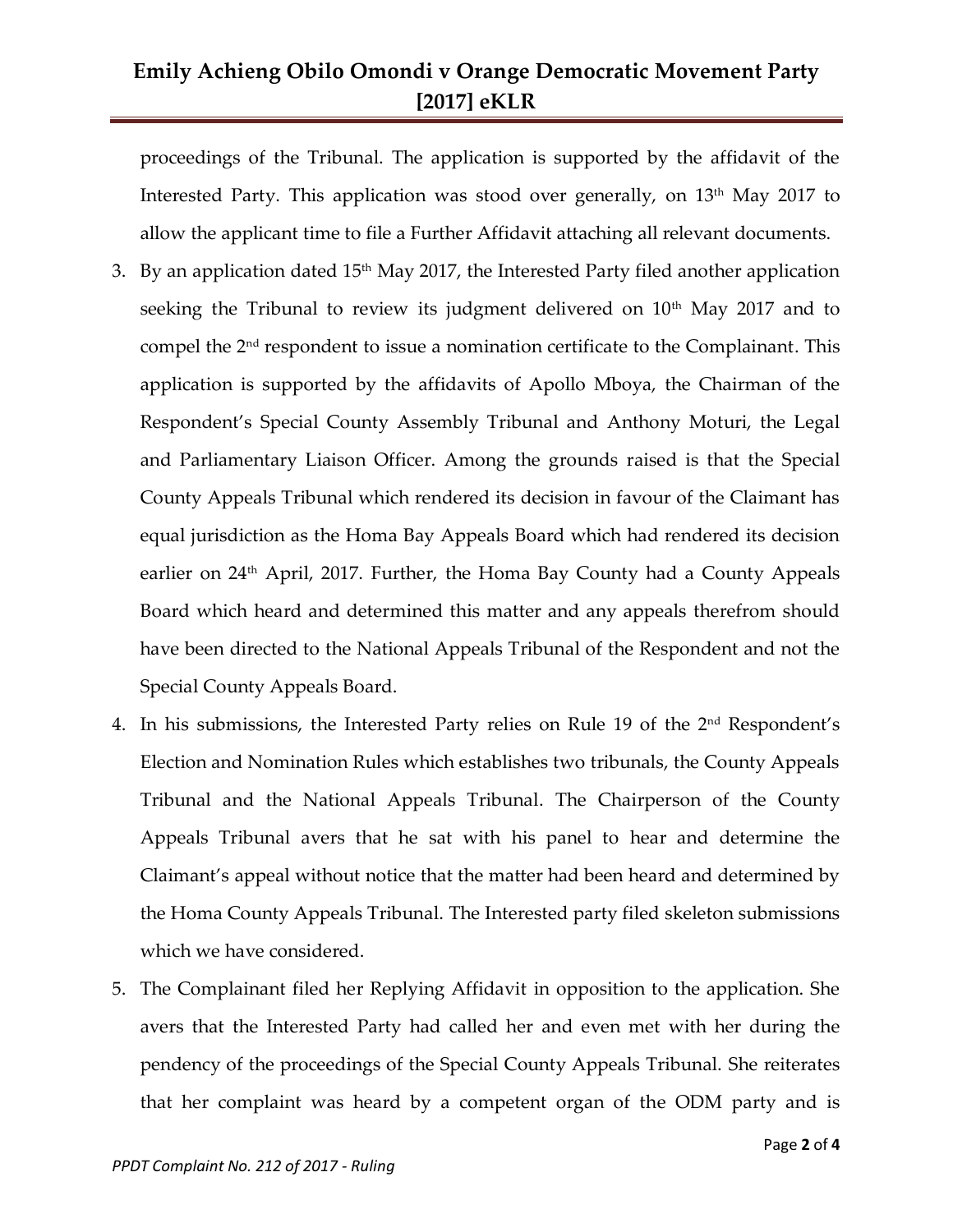## **Emily Achieng Obilo Omondi v Orange Democratic Movement Party [2017] eKLR**

unaware of any other competent organ to hear the dispute. The Complainant avers that the affidavit of Anthony Moturi and the report of the Homa Bay County Appeals Tribunal annexed in the application are a forgery.

#### *Issue for Determination and Analysis*

- 6. The sole issue for determination is whether the interested party has demonstrated sufficient cause for review of the Tribunal's judgment.
- 7. We have considered the application and the evidence adduced by the applicant. We are satisfied with the service of process upon the Respondent and the Interested Party. The Complainant's dispute was heard by a competent party organ where the decision was made in her favour. With respect to submissions concerning processes before the 2<sup>nd</sup> Respondent's IDRM and the levels of hierarchy, the Tribunal has reiterated that it is not an extension of the party organ as to be subjected to the internal political party processes. The Tribunal, in making its determination, independently considers evidence presented before it, taking into account the principles of democracy and transparency and the internal dispute resolution mechanism. The applicant has therefore not demonstrated sufficient grounds for review of our judgment and decree under Order 45 of the Civil Procedure Rules.

#### *Order*

8. Consequently, the application dated 15<sup>th</sup> May 2017 is hereby dismissed with costs.

### **DATED and DELIVERED AT NAIROBI this 19th DAY OF MAY 2017**

**1. M. O. Lwanga …………………………………. (Presiding Member)**